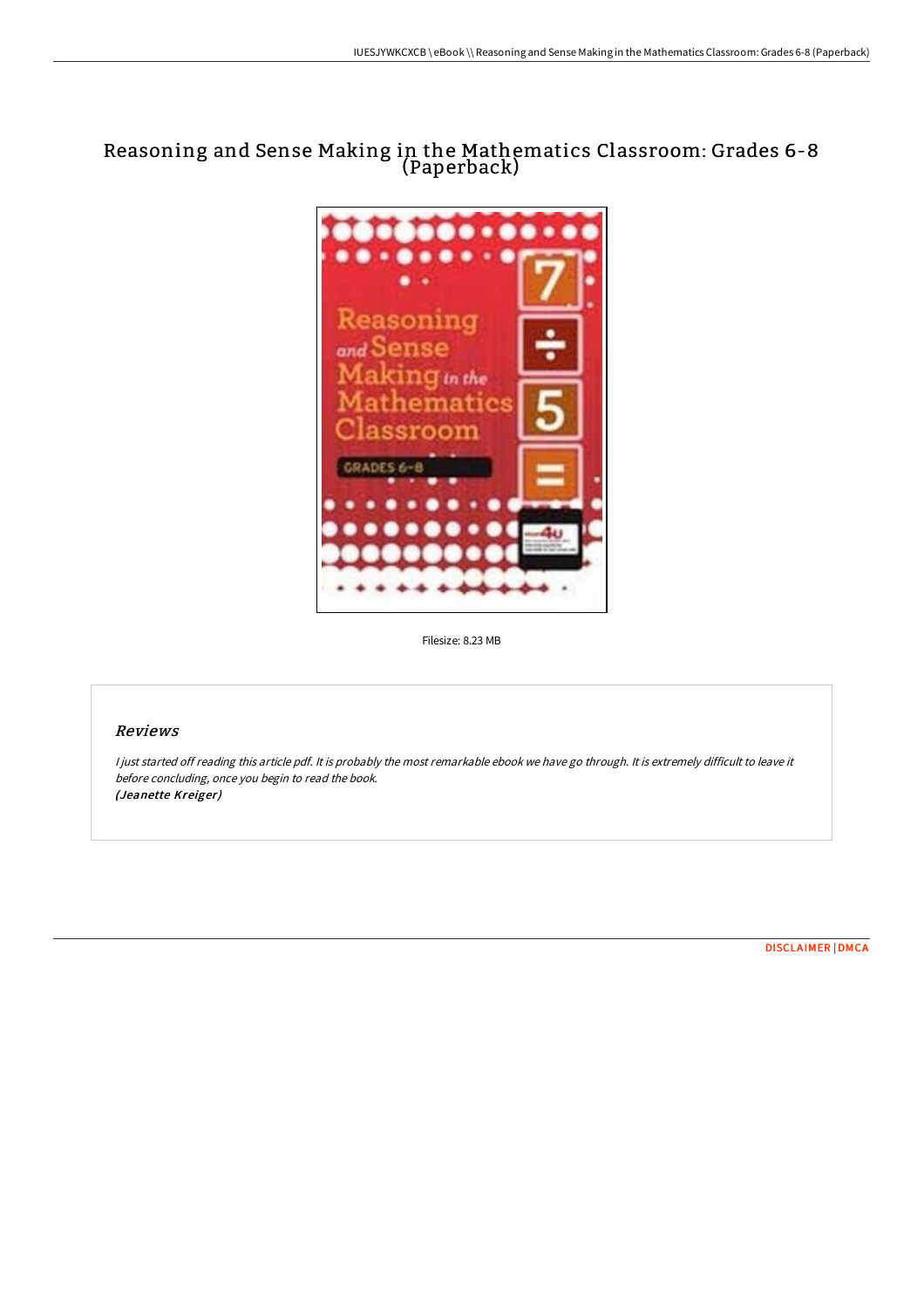## REASONING AND SENSE MAKING IN THE MATHEMATICS CLASSROOM: GRADES 6-8 (PAPERBACK)



To save Reasoning and Sense Making in the Mathematics Classroom: Grades 6-8 (Paperback) PDF, please refer to the web link beneath and download the document or gain access to additional information which might be in conjuction with REASONING AND SENSE MAKING IN THE MATHEMATICS CLASSROOM: GRADES 6-8 (PAPERBACK) ebook.

National Council of Teachers of Mathematics,U.S., United States, 2018. Paperback. Condition: New. Language: N/A. Brand New Book. Reasoning and Sense Making in the Mathematics Classroom, Grades 6-8, based on extensive research conducted by the authors, is designed to help classroom teachers understand, monitor, and guide the development of students reasoning and sense making about core ideas in middle school mathematics. It describes and illustrates the nature of these skills using classroom vignettes and actual student work in conjunction with instructional tasks and learning progressions to show how instruction can support students in their development of these competencies.Students who can make sense of mathematical ideas can apply those ideas in problem solving, even in unfamiliar situations, and can use them as a foundation for future learning. Without this base of conceptual understanding, students are reduced to rote learning, often experiencing frustration and failure.But what do reasoning and sense making look like in learning and teaching?Each chapter of Reasoning and Sense Making in the Mathematics Classroom, Grades 6-8 explores a different topic that children encounter in mathematics, demonstrating with actual student work and classroom dialogue how their mathematical knowledge and reasoning ability move through levels of sophistication, or learning progressions:After opening with a discussion of the nature of reasoning and sense making and their critical importance in developing mathematical thinking, chapter 1 examines how students attempt to make sense of the concepts of fractions and geometric properties of shapes.Chapter 2 discusses how reasoning about ratios and proportional relationships involves deep understanding of the multiplicative relationships embedded in the comparisons of two quantities.Chapter 3 focuses on what it means to call algebra a style of mathematical thinking and illustrates how students can view it as a reasoning and sense-making activity rather than as an isolated set of concepts to be memorized without understanding...

 $\mathbb{R}$ Read Reasoning and Sense Making in the [Mathematics](http://digilib.live/reasoning-and-sense-making-in-the-mathematics-cl-2.html) Classroom: Grades 6-8 (Paperback) Online A Download PDF Reasoning and Sense Making in the [Mathematics](http://digilib.live/reasoning-and-sense-making-in-the-mathematics-cl-2.html) Classroom: Grades 6-8 (Paperback)